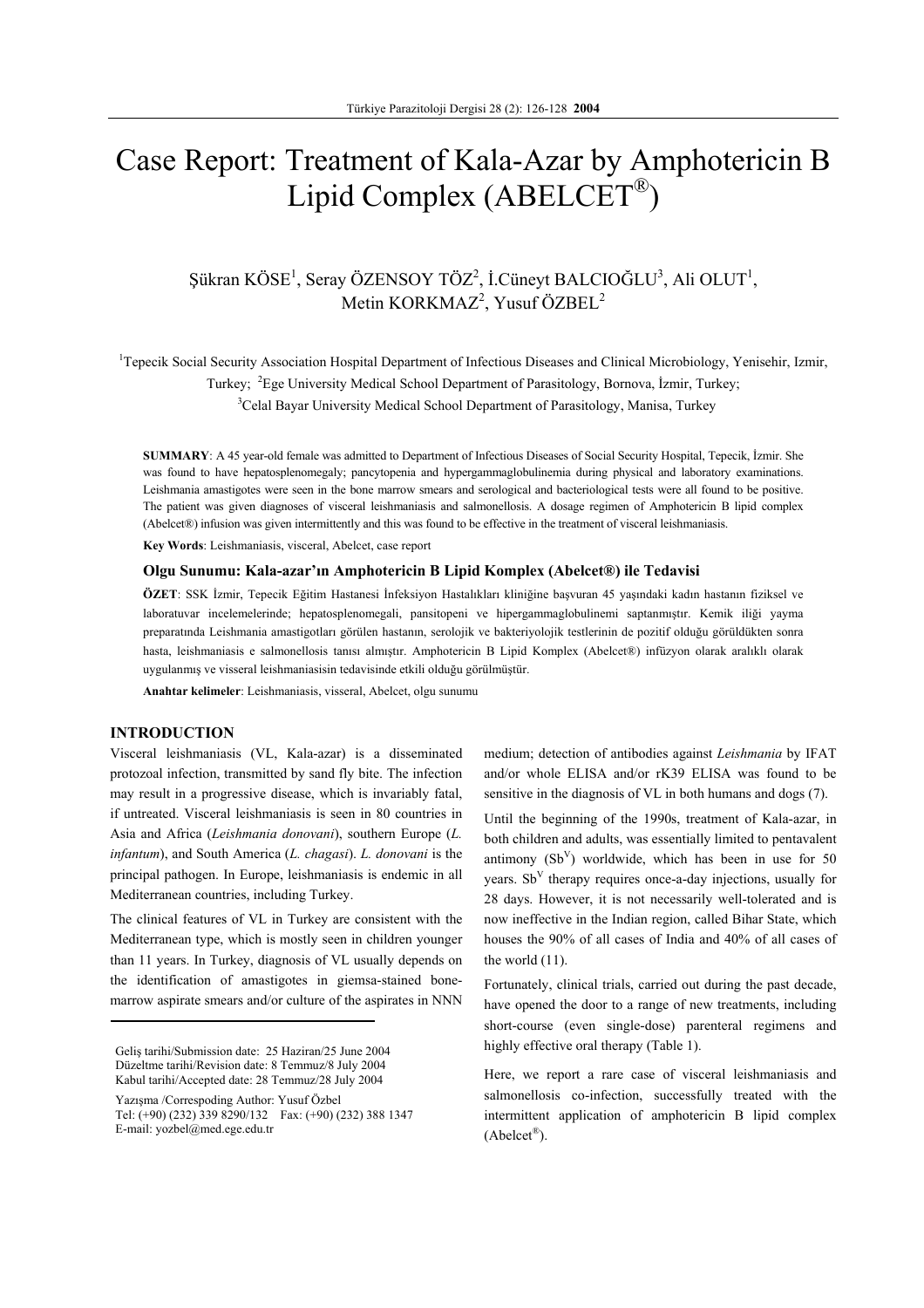| 1950-1990               | 1990-2000                                                                                                                                    |
|-------------------------|----------------------------------------------------------------------------------------------------------------------------------------------|
| Pentavalent<br>$Sb^{V}$ | Pentavalent Sb <sup>V</sup>                                                                                                                  |
| Pentamidine             | Pentamidine                                                                                                                                  |
|                         | Amphotericin B                                                                                                                               |
|                         | Lipid-associated amphotericin B, as<br>amphotericin B cholesterol dispersion,<br>amphotericin B lipid complex or liposomal<br>amphotericin B |
|                         | Amphotericin B in fat emulsion                                                                                                               |
|                         | Aminosidine                                                                                                                                  |
|                         | Combination chemotherapy with<br>aminosidine and Sb <sup>V</sup>                                                                             |
|                         | Immunochemotherapy with interferon- $\gamma$ and<br>$Sb^{V}$                                                                                 |
|                         | Oral chemotherapy with miltefosine                                                                                                           |

# **Table 1.** Treatment alternatives in visceral leishmaniasis (6)

## **CASE REPORT**

A 45 years old female, suffering from shoulder and back pain, fever, chilling and shaking for a month, have been admitted to a local hospital in Manisa city. Due to the detection of pancytopenia and elevated erythrocyte sedimentation rate (132/h), she was referred to the Outpatient's Infectious Diseases Clinic of Tepecik Social Security Association Hospital, Izmir, Turkey.

On the physical examination, general condition of the patient was fine, body temperature was 37.6 °C, pulse was 80/min and the blood pressure was 85/60 mmHg. There was paleness on the face and conjunctivas, liver and spleen were palpable 3- 4 cm and 2-3 cm below the right costal margin and the left costal margin, respectively, and there was matity on the Traube region. There was no abnormality in the examination of other systems.

The results of the laboratory examinations were as follows: Haemoglobine, 9.7 g/dL; hematocrit, 27.9%; erythrocyte count,  $3.71x$   $10^6$  cells/mm3; WBC count,  $1300$  cells/mm3 (53% PNL, 45.5% lymphocytes, 1% monocytes,); platelet count, 80,000 cells/mm3; erythrocyte sedimentation rate, 132 mm in the first hour and; C-reactive protein, 31.5 mg/dL (Normal: < 5 mg/dL); and lactate dehydrogenase 521 U/L; romatoid factor 82.3 IU/ml. AST 9 U/lt, ALT 29 U/lt, ALP 117 U/lt, GGT 35 U/lt, total bilirubine 0.7 mg/dL, globuline 5.9 g/dL (N: 1.5-3.5 g/dL), albumine 3.7 gr/L (N: 3.5- 4.7 g/dL), IgA: 542 mg/dL ( N: 85- 453 mg/dL), IgG: 3320 mg/dL (N: 751- 1560 mg/dL) and IgE: > 1220 IU/mL ( N: 0.01- 100 IU/mL).

Abdominal ultrasonography demonstrated enlarged liver and spleen (157 mm). Consultations to hematology, gastroenterology and gynecology departments revealed no pathology related to malignity.

The patient reported eating fresh white cheese frequently, suffering from fever and waist pain. Considering *Brucella* infection, group agglutination (Vidal) and *Brucella*  agglutination (Rose Bengal) tests were done and found to be negative. In addition, due to elevated serum IgE levels, *Toxocara* infection was sought by ELISA and Western blot methods, which were then found to be negative. Although *Salmonella typhi* was not isolated in neither blood nor bone marrow cultures, acute salmonellosis was diagnosed in consecutive serological tests, with 10-day interval, due to the four-fold increase in the O (from 1:200 to 1:800) and H (from 1:100 to 1:400) antibodies against *Salmonella*.

Examination of the bone marrow aspiration sample was revealed intracellular and extracellullar *Leishmania* amastigotes. However, no reproduction was detected in the culture of the aspiration sample in NNN medium. Serological test results demonstrated high levels of positivity (1/512) in Indirect Immunoflourescent Antibody (IFA) test, and in both *Leishmania* rK39 dipstick test and Western blot method.

In order to treat visceral leishmaniasis, Amphotericin B Lipid Complex (Abelcet®) was given in intermittent infusions as 100 mg (1<sup>st</sup> day), 100 mg (3<sup>rd</sup> day), 400 mg (5<sup>th</sup> day) and 400 mg  $(16<sup>th</sup>$  day and totally 1000 mg). In addition, 14-day treatment of levofloxacin in 1000 mg/day in two doses, was given to treat acute salmonellosis. Two IU fresh blood and 4 IU platelet suspension were transfused to elevate their blood levels.

After the therapy, clinical and parasitological evaluations of the patient, proved that the patient recovered completely from both infections.

#### **DISCUSSION**

Pentavalent antimonial compounds [sodium stibogluconate (Pentostam®) or meglumine antimonate (Glucantime®)] have been the mainstay in the treatment of Kala-azar, being used as first-line drugs. Although it has not been reported in Turkey yet, there is an increasing primary resistance to  $Sb<sup>V</sup>$  in India (2).

Amphotericin B has selective toxicity for *L. infantum* and has been used for the treatment of Kala-azar cases in India. However, its use is limited owing to its serious side effects, poor tolerance, requirement for infusions, length of the therapy, and to some extent, cost (6). The new formulations of amphotericin B provided important opportunity to reduce the duration of therapy in Kala-azar, while preserving its efficacy (1, 9). Each of the three commercially available preparations, given once daily by infusion, is well-tolerated and their efficacy in Kala-azar has exceeded all clinical expectations